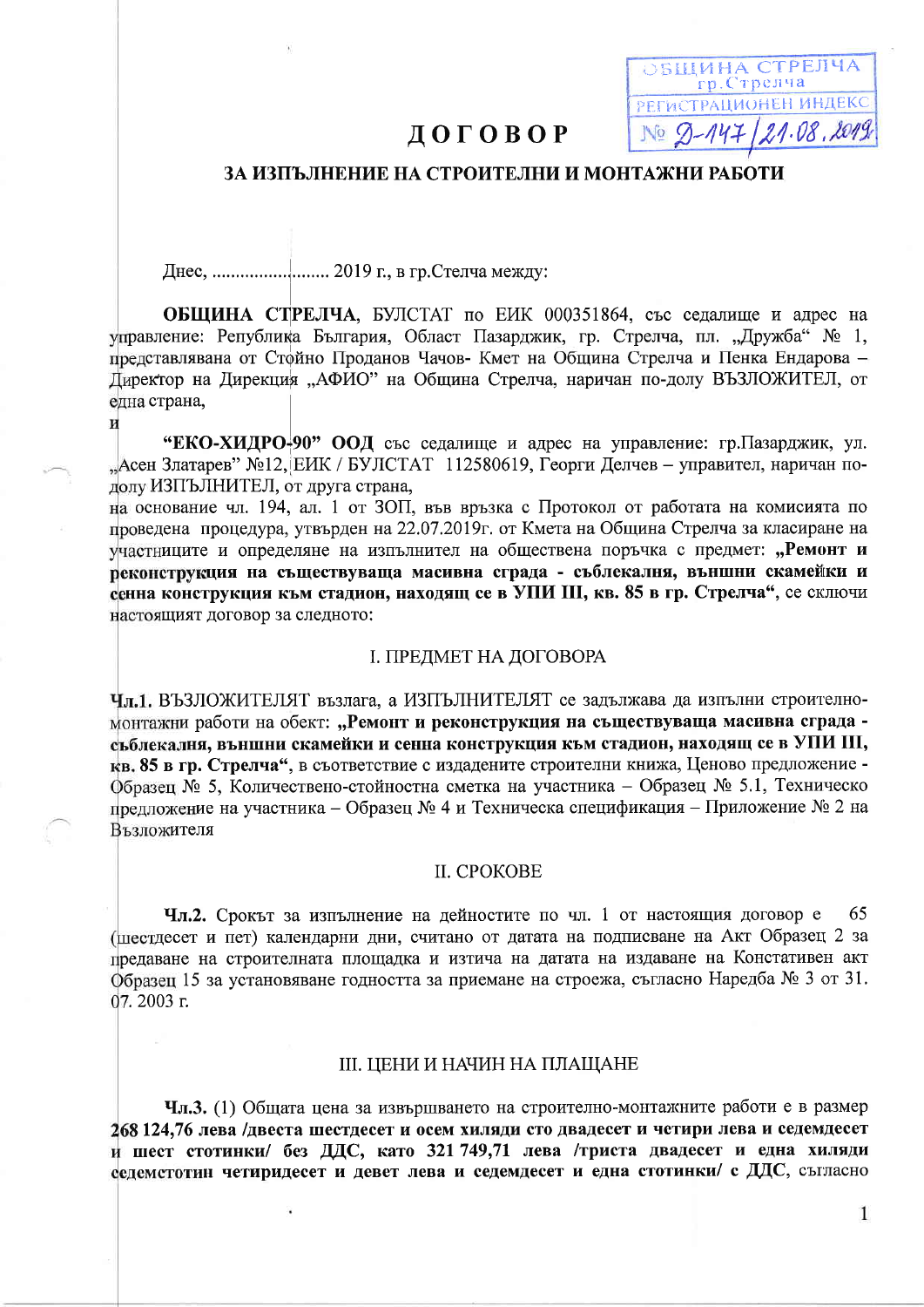"Ценово предложение" - Образец № 5.

(2) Цената по предходната алинея е за цялостното извършване на съответния вид работа, включително цената на вложените материали, извършени работи и разходите за труд, механизация, енергия, складиране, печалба и лруги подобни.

Възнаграждението се заплаща от ВЪЗЛОЖИТЕЛЯ, в случай, че дейностите бъдат реализирани качествено и в срок, по отношение на обекта, посочен в чл.2 от настоящия логовор.

(3) Цената по ал. 1 е формирана на база единични цени и количества и не подлежи на промяна. В цената по ал. 1 са включени всички разходи на ИЗПЪЛНИТЕЛЯ за изпълнение на дейностите, посочени в чл. 1 от настоящия договор.

(4) Цената, посочена в ал.1, е фиксирана/крайна за времето на изпълнение на Договора/ и не подлежи на промяна, освен ако промяната не се изразява в намаляване на логоворените цени в интерес на ВЪЗЛОЖИТЕЛЯ.

(5) Когато ИЗПЪЛНИТЕЛЯТ е сключил договор/договори за подизпълнение. ВЪЗЛОЖИТЕЛЯТ извършва плащане към него, след като бъдат представени доказателства, че ИЗПЪЛНИТЕЛЯТ е заплатил на подизпълнителя/подизпълнителите за изпълнените от тях работи, които са приети по реда на настоящия договор.

(6) Когато ИЗПЪЛНИТЕЛЯТ е сключил договор/договори за подизпълнение, работата на подизпълнителите се приема от ВЪЗЛОЖИТЕЛЯ в присъствието на ИЗПЪЛНИТЕЛЯ и подизпълнителя.

Чл. 4. (1) ВЪЗЛОЖИТЕЛЯТ заплаща на ИЗПЪЛНИТЕЛЯ стойността на изпълнените СМР по банков път, по следния начин:

Авансово плащане, в размер на 30% (тридесет процента) от стойността по чл.3, ал.1 с платимо в срок до 30 (тридесет) календарни дни след откриване на строителна ДДС, площадка и надлежно издадена и предоставена фактура от страна на Изпълнителя.

Междинни плащания в размер до 60% от стойността по чл. 3, ал. 1 на настоящия договор, платими в срок до 30 (тридесет) работни дни след подписване на съответен протокол за установяване на качествено изпълнените видове и количества работи, въз основа на приета от ВЪЗЛОЖИТЕЛЯ количествено-стойностна сметка и представяне на следните документи:

- протокол за приемане на действително извършените и приети работи, удостоверяващ, че същите са изпълнени съгласно изискванията на ВЪЗЛОЖИТЕЛЯ, на проекта и съответните нормативни разпоредби, подписан от страните по договора, както и от други лица, когато това е необходимо съгласно действащото законодателство;

- сертификати и декларации за съответствие на вложените в обекта материали от ИЗПЪЛНИТЕЛЯ;

- оригинална фактура, издадена от ИЗПЪЛНИТЕЛЯ;

- всички необходими документи, съгласно действащото законодателство за приемане и въвеждане в експлоатация на съответния обект.

Окончателно плащане в размер на дължимия остатък с ДДС, платим в срок до 30 (тридесет) календарни дни след предоставяне на фактура в оригинал и издаване на Констативен акт Образец 15 на строежа.

# **IV. НЕСЪОТВЕТСТВИЕ**

Чл.5. (1) Ако ИЗПЪЛНИТЕЛЯТ установи несъответствие между одобрения Работен проект и фактическото положение на строителната площадка, което налага да се изгради нещо различно от заложеното, е длъжен незабавно да спре строителството на обекта в тази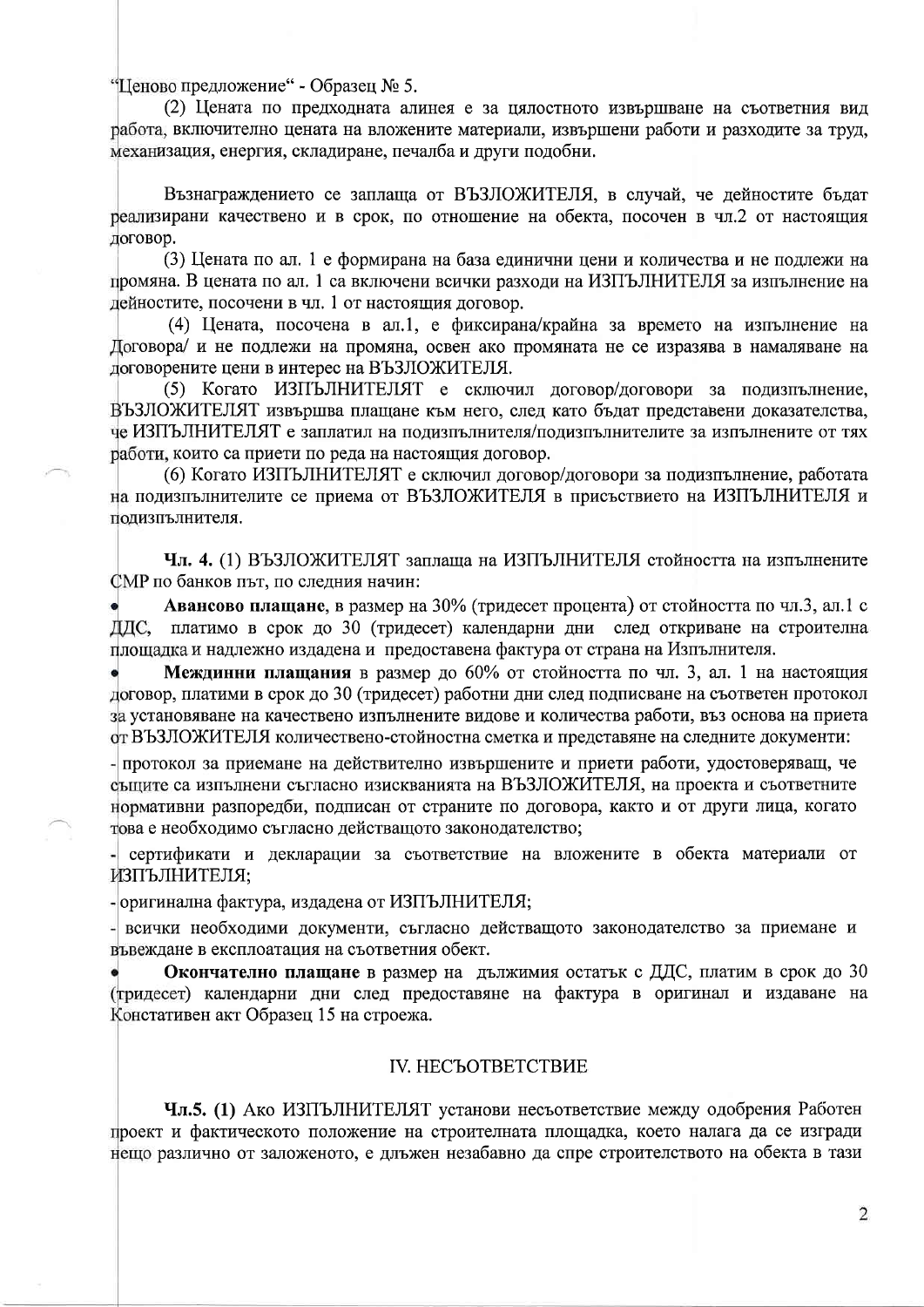му част и да сезира с писмен доклад ВЪЗЛОЖИТЕЛЯ и лицето осъществяващо строителен надзор. За бързина сезирането се извършва и по телефона, като доказателствена тежест има писмения доклад.

(2) Изпълнението на строителството може да продължи след получаване на писмено разпореждане на ВЪЗЛОЖИТЕЛЯ, съобразно указанията, съдържащи се в него.

Чл. 6. Ако ИЗПЪЛНИТЕЛЯТ реализира нещо различно от Работния проект, без да спази процедурата на чл. 5 и от това настъпят финансови или други вреди за ВЪЗЛОЖИТЕЛЯ, то ИЗПЪЛНИТЕЛЯТ носи пълна отговорност за причинените врели.

### **V. ГАРАНЦИЯ ЗА ИЗПЪЛНЕНИЕ**

Чл. 7. (1) Гаранцията за изпълнение на договора се определя от ВЪЗЛОЖИТЕЛЯ в размер на 1% (един процент) от стойността на договора без ДДС.

(2) Гаранцията за изпълнение се предоставя в една от следните форми: - парична сума;

банкова гаранция (с валидност 30 календарни дни след приемането на СМР на обекта); застраховка, която обезпечава изпълнението чрез покритие на отговорността на изпълнителя.

(3) Паричната гаранция следва да бъде преведена преди подписване на договора по следната банкова сметка на Община Стрелча:

### ОБЩИНА СТРЕЛЧА; IBAN: BG95TEXI95453300082200; **BIC: TEXIBGSF:**

(4) Гаранцията за изпълнение може да се предостави от името на Изпълнителя за сметка на трето лице - гарант.

(5) Участникът, определен за Изпълнител, избира сам формата на гаранцията за изпълнение. Когато избраният изпълнител е обединение, което не е юридическо лице, всеки от съдружниците в него може да е наредител по банковата гаранция, съответно вносител на сумата по гаранцията или титуляр на застраховката и се предоставя под формата на парична/банкова гаранция.

(6) Гаранцията за изпълнение се освобождава в срок от 10 (десет) работни дни, както следва: 70% от нея след подписването на Констативен протокол - образец 15 и 30% след издаване на разрешение за ползване от компетентните органи, без да се дължат лихви на ИЗПЪЛНИТЕЛЯ.

(7) ВЪЗЛОЖИТЕЛЯТ задържа гаранцията за изпълнение на договора, ако в процеса на неговото изпълнение възникне спор между страните, който е внесен за решаване от компетентен съд.

### VI. ПРАВА И ЗАДЪЛЖЕНИЯ НА ИЗПЪЛНИТЕЛЯ

Чл. 8. ИЗПЪЛНИТЕЛЯТ има право:

Да получи дължимото му възнаграждение в срока и при условията на настоящия договор.

Да изисква от ВЪЗЛОЖИТЕЛЯ всички изходни данни, необходими за правилното изпълнение на поетите с настоящия договор задължения;

Чл. 9. (1) ИЗПЪЛНИТЕЛЯТ е длъжен да извърши строителството с грижата на добрия търговец, като спазва стриктно предвиденото в техническата документация и одобрения Работен проект и изискванията на строителните, техническите и технологичните правила и нормативи за съответните дейности.

(2) ИЗПЪЛНИТЕЛЯТ е длъжен да влага в строителството висококачествени материали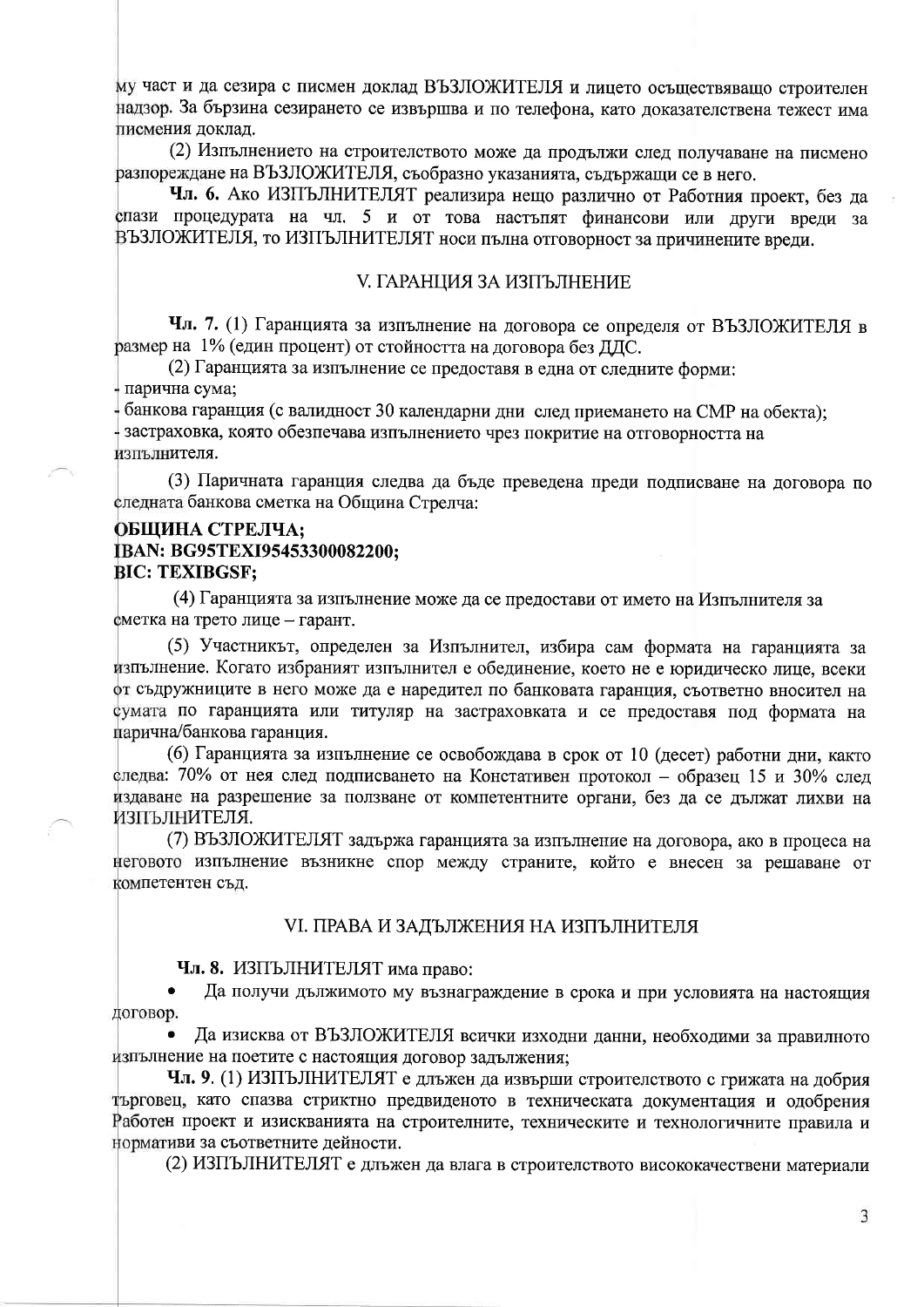и строителни изделия, както и да извършва качествено СМР. Материалите се доставят с декларация за съответствие и сертификат за произход.

(3) Количеството на включените за разплашане вилове СМР се локазват с полробни ведомости, подписани от отговорните представители на ИЗПЪЛНИТЕЛЯ. ВЪЗЛОЖИТЕЛЯ и извършващия строителен надзор.

(4) Разходите за консумация на електроенергия, вода и други консумативи, необходими за изграждане на обекта, са за сметка на ИЗПЪЛНИТЕЛЯ.

(5) ИЗПЪЛНИТЕЛЯТ се задължава да предприеме всички необходими мерки за избягване на конфликт на интереси, както и да уведоми незабавно ВЪЗЛОЖИТЕЛЯ относно обстоятелството, което предизвиква или може да предизвика подобен конфликт.

(6) Всички санкции, наложени от общински и държавни органи във връзка с изпълнение на работите, предмет на настоящия договор, са за сметка на ИЗПЪЛНИТЕЛЯ.

(7) ИЗПЪЛНИТЕЛЯТ носи отговорност, ако вложените материали не са на нужното качество и/или влошат качеството на извършените дейности на обекта като цяло.

(8) ИЗПЪЛНИТЕЛЯТ е длъжен да отстранява за своя сметка всяко неточно изпълнение, констатирано от лица, участващи в строителството, за което са вписани забележки в заповедната книга и/или в протоколите за междинно приемане на работата и/или в Констативния акт обр.15. С времето за отстраняване на недостатъците не се увеличава срока за изпълнение на договора.

носи отговорност пред ВЪЗЛОЖИТЕЛЯ, ИЗПЪЛНИТЕЛЯТ Чл.10. ако при извършването на СМР е допуснал отклонения от изискванията, предвидени в техническата документация, или е нарушил императивни разпоредби на нормативните актове.

Чл.11. ИЗПЪЛНИТЕЛЯТ е длъжен да изпълни предмета на договора в съответствие с изискванията към строежите на чл. 169, ал.1 и ал. 2 от ЗУТ.

Чл.12. ИЗПЪЛНИТЕЛЯТ е длъжен сам и за своя сметка да осигури безопасността на гражданите по време на изпълнение на СМР, като стриктно спазва нормативните изисквания.

Чл. 13. ИЗПЪЛНИТЕЛЯТ е длъжен да изпълнява всички заповеди и нареждания по изпълнението на СМР, дадени от ВЪЗЛОЖИТЕЛЯ и строителния надзор.

Чл. 14. ИЗПЪЛНИТЕЛЯТ е длъжен да уведоми строителния надзор за извършени СМР, които подлежат на закриване и чието качество и количество на могат да бъдат установени по - късно. След съставяне на двустранен акт образец 12, строителният надзор ще даде писмено разрешение за закриването им.

ИЗПЪЛНИТЕЛЯТ Чл. 15.  $\mathbf e$ длъжен да уведоми своевременно писмено ВЪЗЛОЖИТЕЛЯ винаги, когато има опасност от забавяне или нарушаване изпълнението на строителството.

Чл. 16. ИЗПЪЛНИТЕЛЯТ се задължава да поддържа по време на изпълнението на договора валидна застраховка "Професионална отговорност".

Чл. 17. (1) ИЗПЪЛНИТЕЛЯТ по време изпълнението на СМР не трябва да допуска повреди или разрушения на инженерната инфраструктура в и извън границите на обекта.

(2) В случай, че по своя вина ИЗПЪЛНИТЕЛЯТ причини щети по предходната алинея, то възстановяването им е за негова сметка.

 $(3)$ ИЗПЪЛНИТЕЛЯТ е длъжен да осигурява достъп за извършване на проверки на място. При проверки на място от страна на ВЪЗЛОЖИТЕЛЯ, ИЗПЪЛНИТЕЛЯТ се задължава да осигури присъствието на негов представител, както и да осигурява: достъп до помещения, преглед на документи, удостоверяващи направените разходи и свързани с изпълнението на възложените дейности, както и всякаква друга информация, свързана с изпълнението на проекта и задълженията му по настоящия договор.

(4) ИЗПЪЛНИТЕЛЯТ е длъжен да изпълнява мерките и препоръките, съдържащи се в докладите от проверки на място.

 $(5)$ ИЗПЪЛНИТЕЛЯТ е длъжен да докладва за възникнали нередности и поема задължение за възстановяване на суми по нередности, заедно с дължимата лихва и други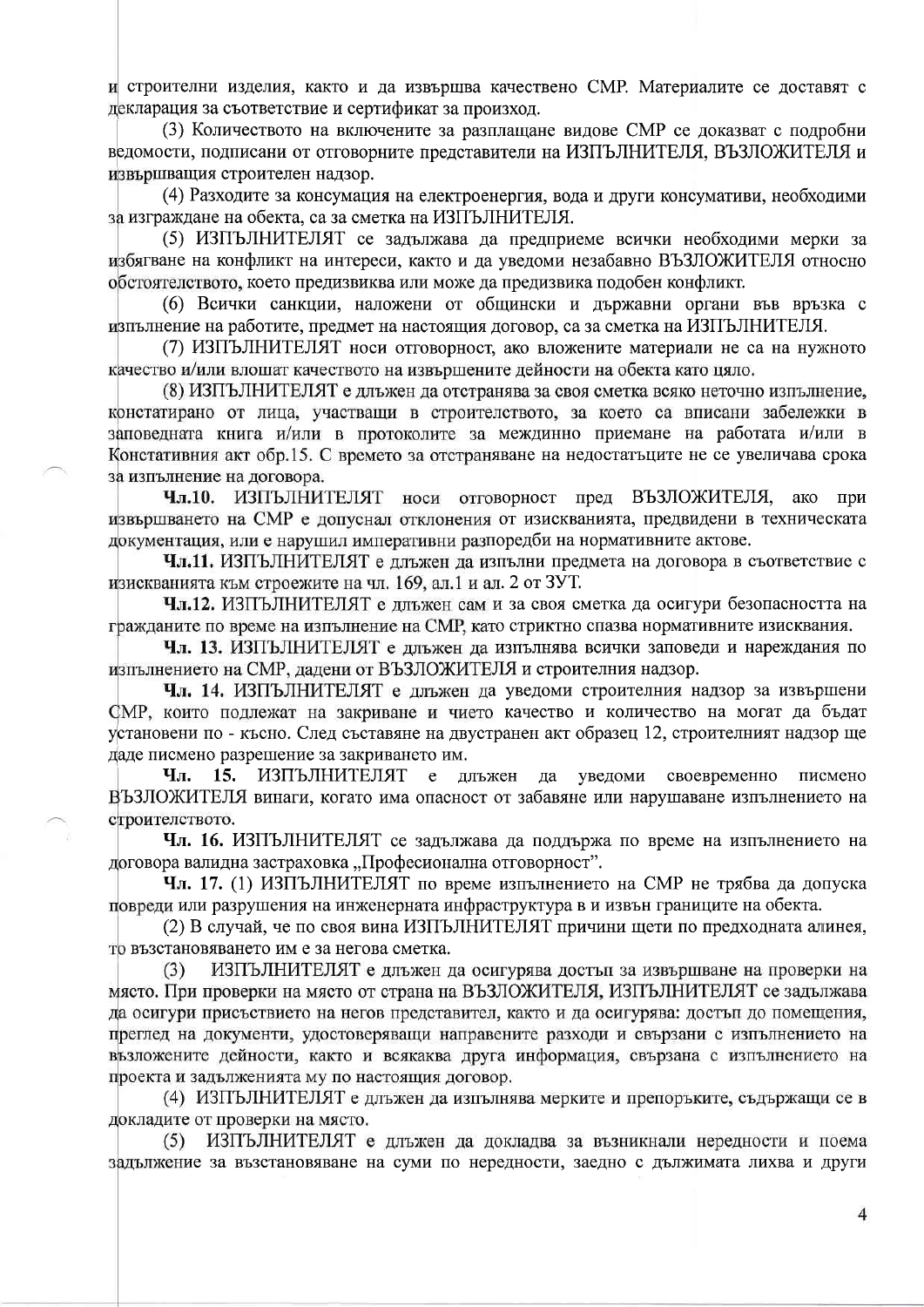неправомерно получени средства.

(6) ИЗПЪЛНИТЕЛЯТ е длъжен да информира Възложителя за възникнали проблеми при изпълнение на проекта и за предприетите мерки за тяхното разрешаване.

ИЗПЪЛНИТЕЛЯТ се задължава да поддържа пълна документация относно  $(7)$ извършването на възложената работа и да съхранява тази документация.

### VII. ПРАВА И ЗАДЪЛЖЕНИЯ НА ВЪЗЛОЖИТЕЛЯ

# Чл.18. ВЪЗЛОЖИТЕЛЯТ има право:

1. Да получава информация относно хода на изпълнението на настоящия договор;

 $2.$ Да проверява изпълнението на настоящия договор, като не пречи на работата на ИЗПЪЛНИТЕЛЯ.

3. Да контролира цялостно дейността на ИЗПЪЛНИТЕЛЯ, предмет на този договор.

Чл.19. ВЪЗЛОЖИТЕЛЯТ се задължава:

1. Да предостави на ИЗПЪЛНИТЕЛЯ строителна площадка за времето, предвидено за изграждане на обекта - предмет на настоящия договор;

2. Да предостави на ИЗПЪЛНИТЕЛЯ своевременно всички налични документи и разрешителни, позволяващи законосъобразното започване на строежа;

3. Да предостави на ИЗПЪЛНИТЕЛЯ, одобрен и съгласуван Работен проект по всички части.

4. Да осигури свободен достъп на ИЗПЪЛНИТЕЛЯ до обекта, съгласно одобрения график;

5. Да упражнява чрез свои представители, определени със Заповед, контрол по време на изграждането на обекта;

6. Да осигури инвеститорски контрол и строителен надзор при извършване на СМР и предаване на обекта;

7. Да съдейства за изпълнението на договорените работи, като своевременно решава всички технически проблеми, възникнали в процеса на работа;

8. При получаване на писмено известие от ИЗПЪЛНИТЕЛЯ за готовност за приемане на строежа, в срок до 10 (десет) дни да назначи комисия за съставяне и подписване на Констативен акт Образец 15 за обект.

9. Да приеме в срок изпълнените работи;

10. Да заплати в договорените срокове и при условията на договора дължимите суми на ИЗПЪЛНИТЕЛЯ.

### VIII. IIPHEMAHE HA OBEKTA

Чл.20. За дата на окончателно предаване на обекта от ИЗПЪЛНИТЕЛЯ на ВЪЗЛОЖИТЕЛЯ се счита датата на Констативния акт обр.15.

### IX. ФОРСМАЖОРНИ СЪБИТИЯ

Чл.21. (1) Страните по настоящия договор не носят отговорност за неизпълнение на задълженията си при настъпването на форсмажорно събитие. Срокът за изпълнение на задължението се продължава с периода, през който изпълнението е било спряно. Клаузата не засяга права или задължения на страните, които са възникнали и са били дължими преди настъпването на форсмажорното събитие.

(2) Страната, която е засегната от форсмажорното събитие, следва в максимално кратък срок след установяване на събитието, да уведоми другата страна, както и да представи доказателства (съответните документи, издадени от компетентния орган) за появата,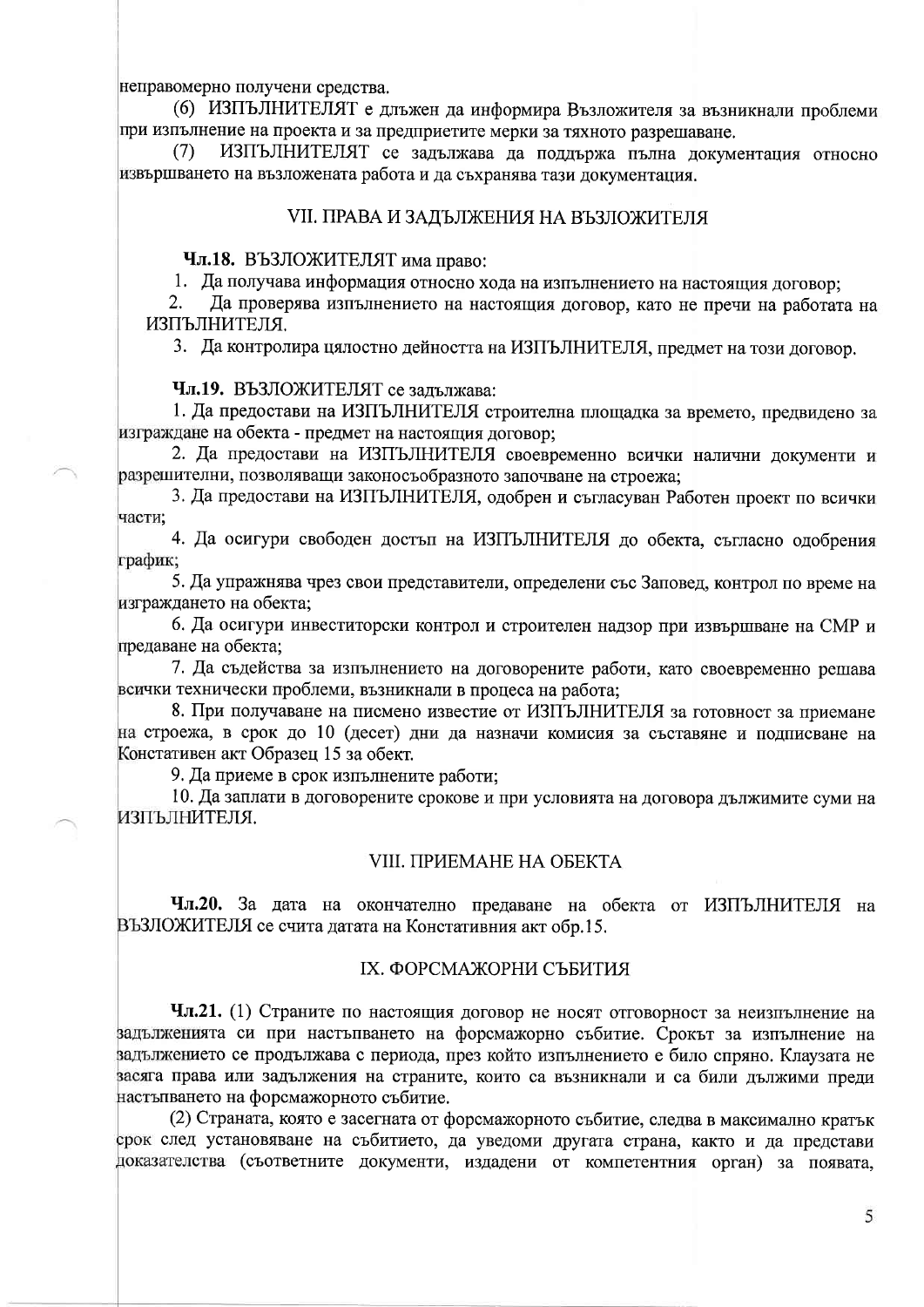естеството и размера на форсмажорното събитие и оценка на неговите вероятни последици и продължителност. Засегнатата страна периодично предоставя последващи известия за начина, по който форсмажорното събитие спира изпълнението на задълженията й, както и за степента на спиране.

(3) В случаите на възпрепятстване на ИЗПЪЛНИТЕЛЯ поради форсмажорно събитие да осъществява дейностите по настоящия договор, сроковете по договора спират да текат, като не може да се търси отговорност за неизпълнение или забава.

(4) Страните не носят отговорност една спрямо друга по отношение на вреди, претърпени като последица от форсмажорно събитие.

(5) През времето, когато изпълнението на задълженията на някоя от страните е възпрепятствано от форсмажорно събитие, за което е дадено известие в съответствие с клаузите на настоящия договор и до отпадане действието на форсмажорното събитие, страните предприемат всички необходими действия, за да избегнат или смекчат въздействието на форсмажорното събитие и доколкото е възможно, да продължат да изпълняват задълженията си по договора, които не са възпрепятствани от форсмажорното събитие.

(6) Изпълнението на задълженията се възобновява след отпадане на събитията, довели до спирането му.

Чл.22. (1) Форсмажорното събитие (непреодолима сила) по смисъла на този договор е всяко непредвидимо и непредотвратимо събитие от извънреден характер и извън разумния контрол на страните, възникнало след сключване на договора, което прави изпълнението му невъзможно.

(2) Не е налице непреодолима сила, ако съответното събитие се е случило вследствие на неположена дължима грижа от страна по настоящия договор или при полагане на дължимата грижа това събитие може да бъде преодоляно.

# Х. КОНТРОЛ И УКАЗАНИЯ

Чл.23. (1) ВЪЗЛОЖИТЕЛЯТ може по всяко време да осъществява контрол по изпълнението на настоящия договор, стига с това да не се възпрепятства работата на ИЗПЪЛНИТЕЛЯ и да не се нарушава оперативната му самостоятелност.

(2) Указанията на ВЪЗЛОЖИТЕЛЯ са задължителни за ИЗПЪЛНИТЕЛЯ, освен ако същите противоречат на строителните правила и нормативи или водят до съществено отклонение от възложените работи.

#### ХІ. НОСЕНЕ НА РИСКА

Чл.24. (1) Рискът от случайно погиване или повреждане на изработените инвестиционни проекти, извършеното строителство, конструкции, материали, строителна техника и други материални активи, намиращи се на строителната площадка, независимо чия собственост са тези активи, се носи от ИЗПЪЛНИТЕЛЯ.

(2) ВЪЗЛОЖИТЕЛЯТ носи риска от погиване или повреждане на вече приетите с Констативен акт обр.15 дейности, освен ако погиването или повреждането е по вина на ИЗПЪЛНИТЕЛЯ или последният е могъл да го предотврати при полагане на дължимата грижа.

### **XII. ГАРАНЦИОННИ УСЛОВИЯ**

Чл.25. (1) ИЗПЪЛНИТЕЛЯТ се задължава да отстранява за своя сметка скритите недостатьци и появилите се впоследствие дефекти в гаранционния срок, както следва:

6/шест/ години, считано от датата на издаване на Удостоверение за въвеждане на обекта в експлоатация.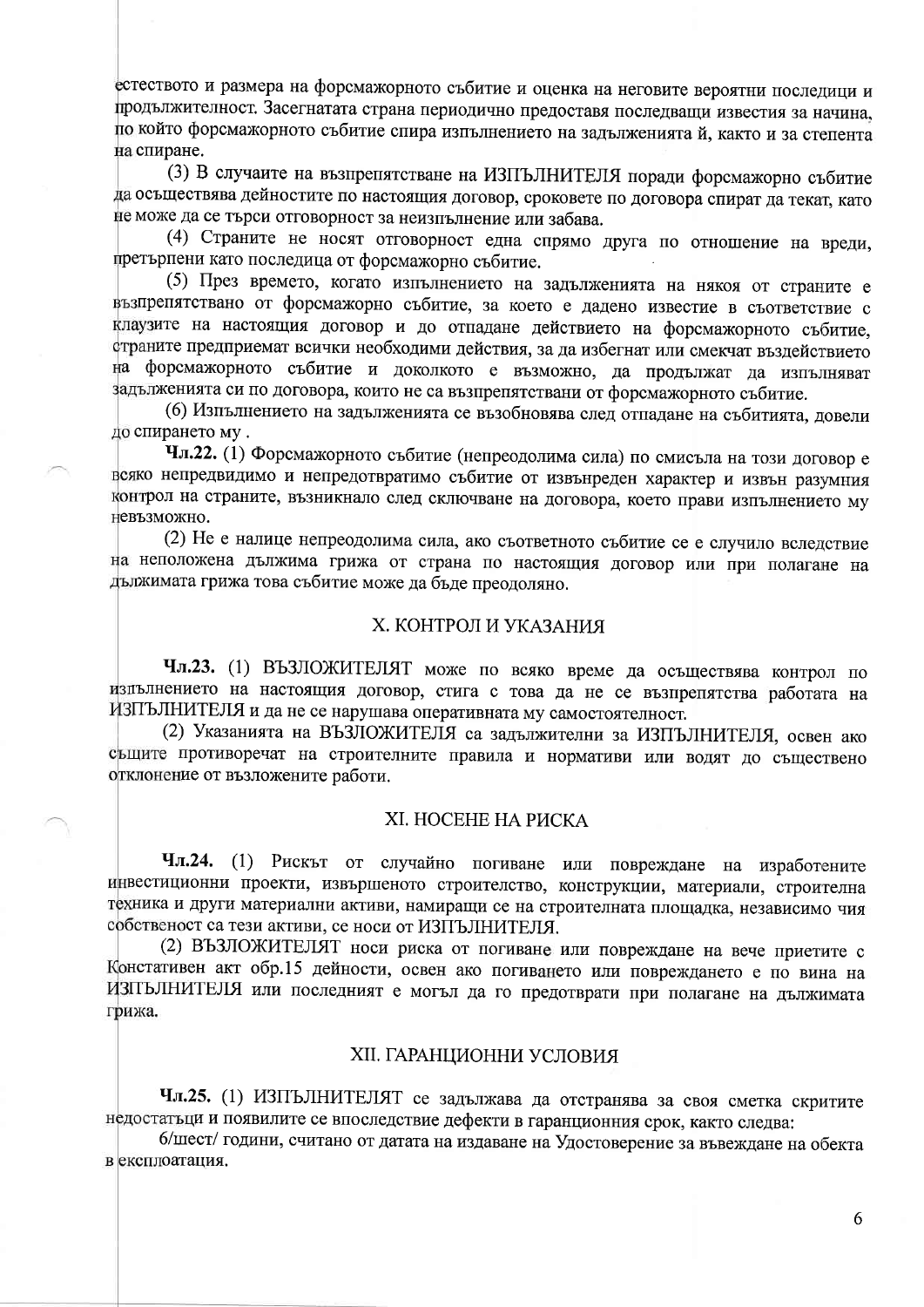(2) Гаранционният срок започва да тече от деня на въвеждането на строителния обект в експлоатация (издаване на разрешение за ползване или удостоверение за въвеждане в експлоатания).

(3) За проявилите се в гаранционния срок дефекти ВЪЗЛОЖИТЕЛЯТ уведомява писмено ИЗПЪЛНИТЕЛЯ. В срок до 3 (три) дни след уведомяването, ИЗПЪЛНИТЕЛЯТ съгласувано с ВЪЗЛОЖИТЕЛЯ е длъжен да започне работа за отстраняване на дефектите в минималния технологично необходим срок.

# **XIII. НЕУСТОЙКИ И ОБЕЩЕТЕНИЯ**

Чл.26. При неизпълнение на задължение по настоящия договор неизправната страна дължи на другата обезщетение за причинени вреди при условията на действащото българско гражданско и търговско законодателство.

Чл.27. При забава за завършване и предаване на работите по настоящия договор в уговорените срокове ИЗПЪЛНИТЕЛЯТ дължи неустойка в размер на 0.1% (нула цяло едно на сто) от общата цена по чл.3, ал.1 за всеки просрочен ден, но не повече от 20 % (двадесет процента) от стойността на договора.

Чл.28. (1) При виновно некачествено или неточно извършване на СМР. освен задължението за отстраняване на дефектите или изпълнение, съгласно уговореното, ИЗПЪЛНИТЕЛЯТ дължи и неустойка в размер на 20% (двадесет на сто) от стойността на некачествено или неточно извършените СМР.

(2) Дължимата неустойка по предходната алинея не лишава ВЪЗЛОЖИТЕЛЯ от възможността да търси обезщетение за вреди надхвърлящи размера на неустойката.

(3) Ако недостатъците, констатирани при приемането на СМР или в гаранционните срокове по чл.25 от настоящия договор, не бъдат отстранени в подходящ срок. ИЗПЪЛНИТЕЛЯТ дължи освен неустойката по ал.1 от настоящия член и удвоения размер на разноските за отстраняване на недостатъците.

(4) Неустойките по предходните алинеи могат да се удържат от гаранцията по чл.7 от настоящия договор.

(5) При пълно неизпълнение, ИЗПЪЛНИТЕЛЯТ дължи неустойка в размер на 30 /тридесет/ процента от стойността на договора. Ако претърпените от Възложителя вреди и пропуснати ползи са по-големи, то той има право да получи пълния им размер от ИЗПЪЛНИТЕЛЯ.

(6) Ако настоящият договор бъде развален по вина на ИЗПЪЛНИТЕЛЯ, последният дължи на ВЪЗЛОЖИТЕЛЯ компенсаторна неустойка в размер на 30 /тридесет/ процента от стойността на договора.

### **XIV. ПРЕКРАТЯВАНЕ НА ДОГОВОРА**

Чл.29. (1) Действието на този договор се прекратява:

1. С изпълнението на всички задължения на страните;

2. По взаимно съгласие между страните, изразено в писмена форма;

3. При настъпване на обективна невъзможност за изпълнение на възложената работа;

4. При възникване на обстоятелствата по чл.118 от ЗОП;

(2) В случаите по ал.1, т.2 и т.3 ВЪЗЛОЖИТЕЛЯТ дължи на ИЗПЪЛНИТЕЛЯ възнаграждение за извършената работа до прекратяване на договора.

Чл.30. (1) Ако стане явно, че ИЗПЪЛНИТЕЛЯТ ще просрочи изпълнението на възложената работа с повече от 30 (тридесет) дни или няма да я извърши по уговорения начин и с нужното качество, ВЪЗЛОЖИТЕЛЯТ може да развали договора. В този случай ВЪЗЛОЖИТЕЛЯТ заплаща на ИЗПЪЛНИТЕЛЯ само стойността на тези работи, които са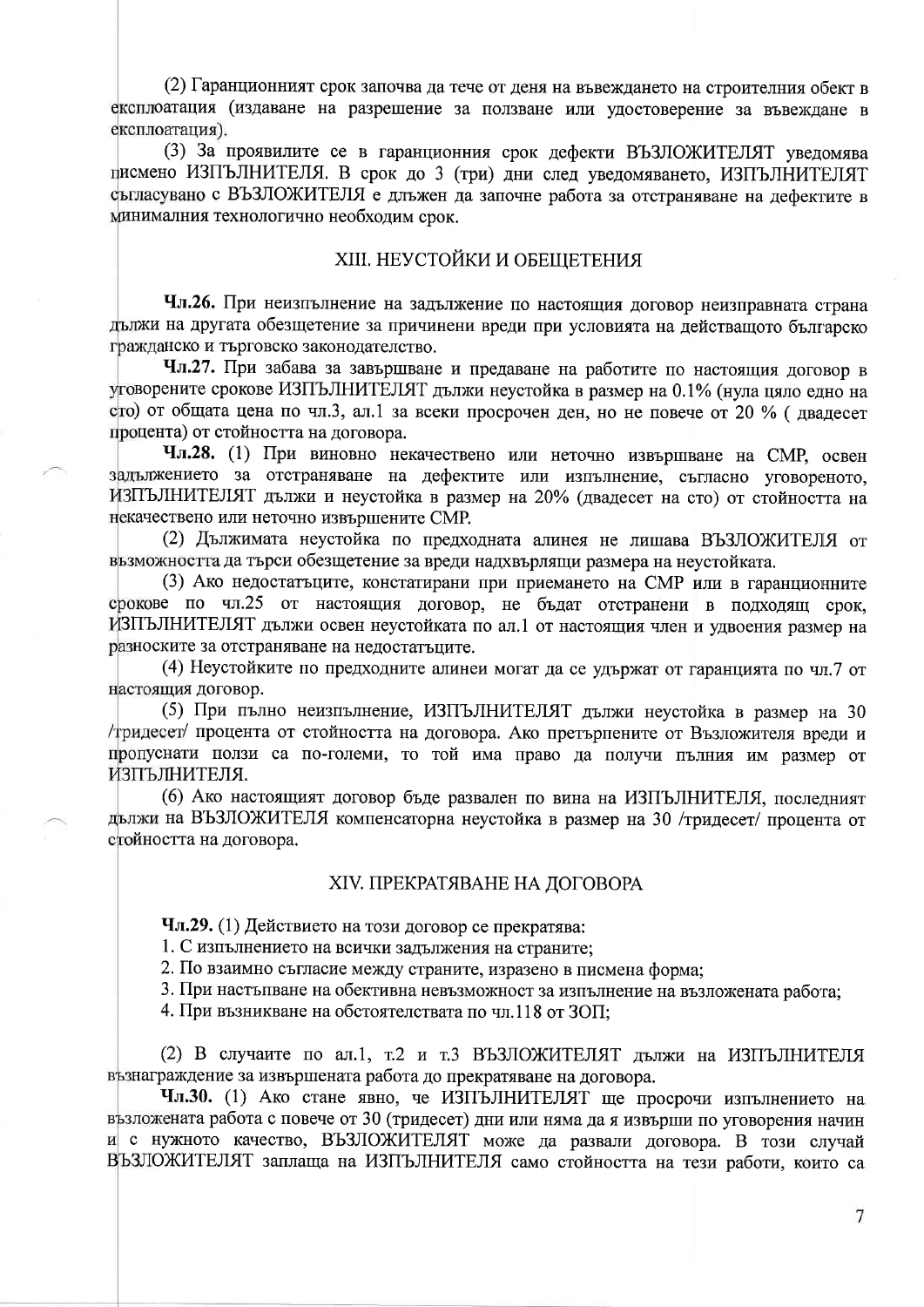извършени качествено и могат да му бъдат полезни. За претърпените вреди ВЪЗЛОЖИТЕЛЯТ може да претендира обезщетение.

(2) ВЪЗЛОЖИТЕЛЯТ може да прекрати настоящия договор, ако в резултат на обстоятелства, възникнали след сключването му, не е в състояние да изпълни своите задължения. В този случай ВЪЗЛОЖИТЕЛЯТ дължи на ИЗПЪЛНИТЕЛЯ обезщетение за претърпените вреди от сключването на договора.

(3) Възложителят може да прекрати договора едностранно с 30 (тридесет) дневно предизвестие, без дължими неустойки и обезщетения и без необходимост от допълнителна обосновка. Прекратяването става след уреждане на финансовите взаимоотношения между страните за извършените от страна на Изпълнителя и одобрени от Възложителя дейности по изпълнение на договора.

### ХV. ДРУГИ УСЛОВИЯ

Чл.31. (1) Всяка от страните по настоящия договор се задължава да не разпространява информация за другата страна, станала й известна при или по повод изпълнението на договора. Информацията по предходното изречение включва и обстоятелства, свързани с търговската дейност, техническите процеси, проекти или финанси на страните или във връзка с ноу-хау, изобретения, полезни модели или други права от подобен характер, свързани с изпълнението на обществената поръчка.

(2) Правилото по предходната алинея не се прилага по отношение на задължителната информация, която ВЪЗЛОЖИТЕЛЯТ следва да представи на Агенцията по обществени поръчки съобразно реда, предвиден в ЗОП.

Чл.32. (1) Ако при извършване на строителството възникнат препятствия за изпълнение на настоящия договор, всяка от страните е задължена да предприеме всички зависещи от нея разумни мерки за отстраняване на тези препятствия, дори когато тя не носи отговорност за тези препятствия.

(2) Ако при отстраняването на препятствия по предходната алинея страната, която не носи задължение или отговорност за това, е направила разноски, то те трябва да се обезщетят от другата страна при постигнато предварително съгласие за това.

(3) Когато препятствията са по независещи и от двете страни причини, разноските по отстраняването на препятствията се поемат по равно.

Чл.33. Нищожността на някоя клауза от настоящия договор не води до нищожност на друга клауза или на договора като цяло.

Чл.34. Настоящият договор може да бъде изменян при наличие обстоятелства по чл.116, ал.2 от Закона за обществените поръчки.

Чл.35. Страните по настоящия договор ще решават споровете, възникнали при и по повод изпълнението на договора или свързани с договора, с неговото тълкуване, недействителност, неизпълнение или прекратяване по взаимно съгласие и с писмени споразумения, а при непостигане на съгласие въпросът се отнася за решаване пред компетентния съд по реда на Гражданския процесуален кодекс.

Чл.36. За неуредените в настоящия договор въпроси се прилагат разпоредбите на действащото законодателство на Република България.

Чл.37. Всички съобщения между страните във връзка с настоящия договор следва да бъдат в писмена форма. При промяна на посочените данни, всяка от страните е длъжна да уведоми другата в седемдневен срок от настъпване на промяната.

Настоящият договор се изготви и подписа в четири еднакви екземпляра - три за ВЪЗЛОЖИТЕЛЯ и един за ИЗПЪЛНИТЕЛЯ.

Приложения неразделна част от договора:

Образец № 5 - Ценово предложение;